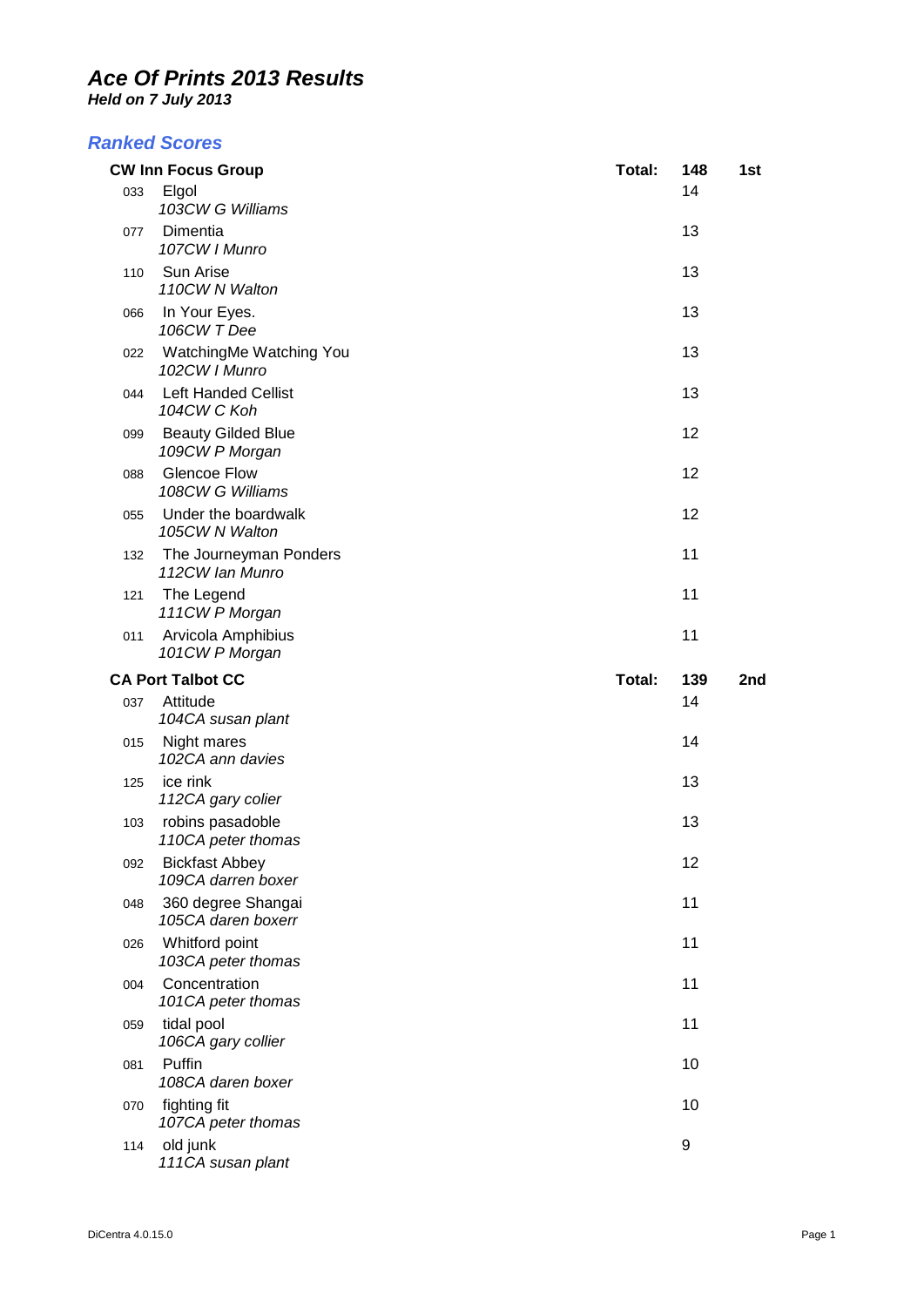|     | <b>CK Towy Valley CC</b>                           | Total: | 132 | 3rd     |
|-----|----------------------------------------------------|--------|-----|---------|
| 130 | Conducting the choir<br>112CK lan Ledgard          |        | 13  |         |
| 097 | Four Spotted Chaser<br>109CK Mary Pipkin           |        | 12  |         |
| 031 | <b>Hibiscus</b><br>103CK Bernard Viney             |        | 12  |         |
| 086 | <b>Ullswater Reeds</b><br>108CK lan Ledgard        |        | 11  |         |
| 119 | <b>Botanical Illustration</b><br>111CK Angie Jones |        | 11  |         |
| 042 | <b>Starlings</b><br>104CK Mary Pipkin              |        | 11  |         |
| 009 | <b>Frosty Morning</b><br>101CK Bernard Viney       |        | 11  |         |
| 075 | Head to Toe<br>107CK Mary Pipkin                   |        | 11  |         |
| 108 | Seen better days<br>110CK lan Ledgard              |        | 10  |         |
| 064 | <b>Coming Home</b><br>106CK Bernard Viney          |        | 10  |         |
| 020 | Senedd Roof Lines<br>102CK Sylvia Samm             |        | 10  |         |
| 053 | And Then I Saw Him<br>105CK John Hufferdine        |        | 10  |         |
|     | <b>CF Swansea CC</b>                               | Total: | 131 | $4th =$ |
| 050 | Moving with the times<br>105CF ann davies          |        | 14  |         |
| 127 | Canna farmhouse<br>112CF john pile                 |        | 12  |         |
| 105 | Rounding up the sheep<br>110CF jennifer ellis      |        | 12  |         |
| 006 | Glasswing buterfly<br>101CF hywil Jones            |        | 12  |         |
| 072 | the fugative<br>107CF dave coffey                  |        | 12  |         |
| 116 | cool Beer<br>111CF mike clatworthy                 |        | 11  |         |
| 083 | emma<br>108CF linda wellington                     |        | 11  |         |
| 094 | Miners jackets<br>109 susan ashford                |        | 10  |         |
| 017 | Roger<br>102CF dave coffee                         |        | 10  |         |
| 061 | praying<br>106CF jason chapman                     |        | 9   |         |
| 039 | wating for the master<br>104CF dennis russ         |        | 9   |         |
| 028 | Violet dropwwing female<br>103CF dave condon       |        | 9   |         |
|     | <b>CG Tenby CC</b>                                 | Total: | 131 | $4th =$ |
| 084 | <b>Pisces</b><br>108CG Jill-Baxter                 |        | 13  |         |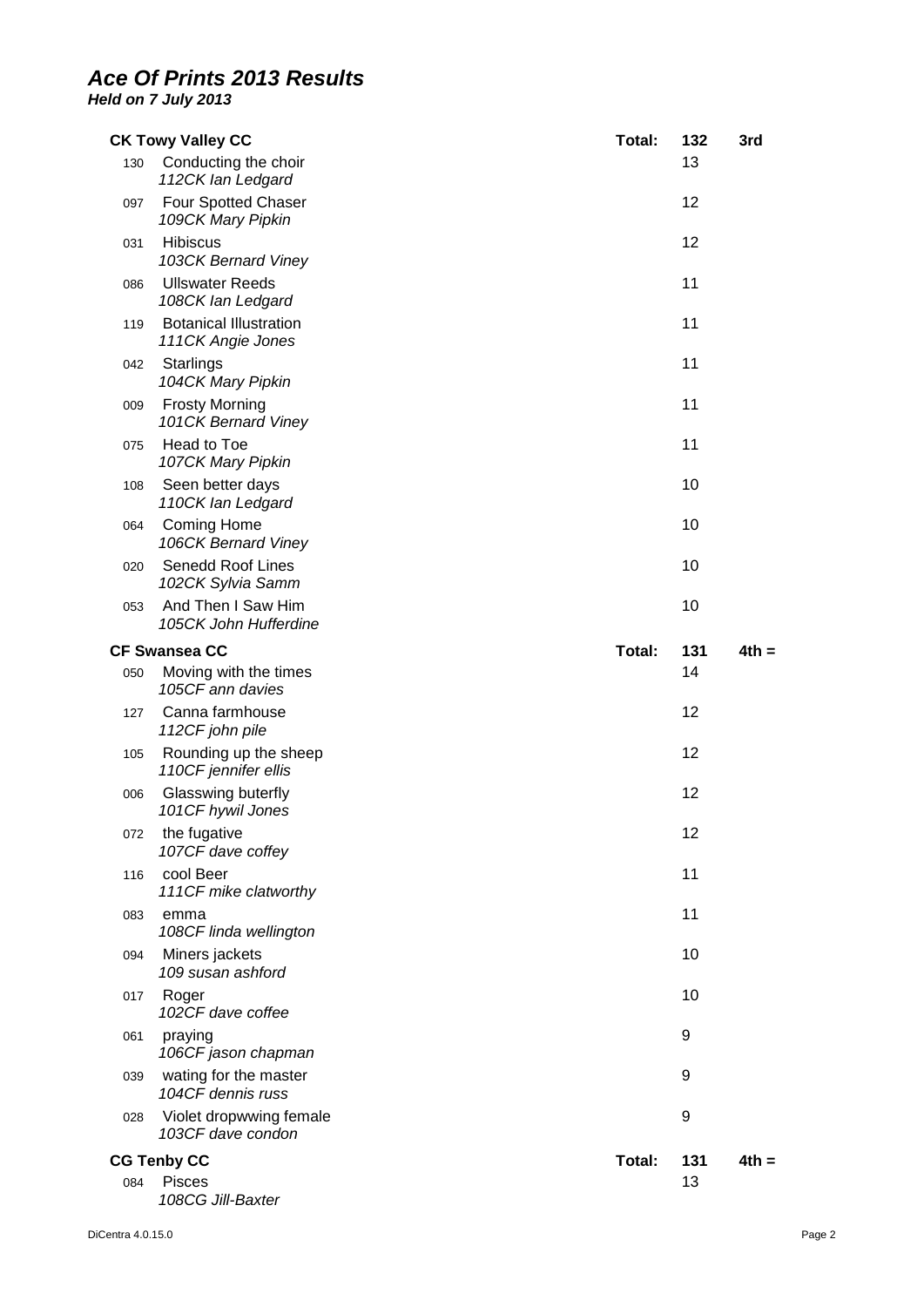| 051 | <b>Emerald Damsel fly</b><br>105CG Paul Richards           |        | 13  |     |
|-----|------------------------------------------------------------|--------|-----|-----|
| 062 | New Look<br>106CG Gillian Mackay                           |        | 12  |     |
| 073 | Laurie<br>107CG Roy Packer                                 |        | 12  |     |
| 040 | Singalong<br>104CG Andrew-Baxter                           |        | 12  |     |
| 029 | Bee Eater with Dragonfly-<br>103CG Roy Packer              |        | 11  |     |
| 117 | Woman with Cats<br>111CG Jill-Baxter                       |        | 10  |     |
| 128 | Confrontation<br>112CG Andrew-Baxter                       |        | 10  |     |
| 095 | The Big Splash<br>109CG Roy Packer                         |        | 10  |     |
| 106 | <b>Windy Day</b><br>110CG Jill-Baxter                      |        | 10  |     |
| 018 | Vintage-Blackpool<br>102CG Mike Cullis                     |        | 9   |     |
| 007 | <b>Clean Bowled</b><br>101CG Susan Mckehone                |        | 9   |     |
|     | <b>CE Rhondda CC</b>                                       | Total: | 130 | 6th |
| 038 | <b>COLD CALLING</b><br>104CE DAVE NORTON                   |        | 13  |     |
| 115 | <b>COMMON BLUE MALE</b><br>111CE PAUL WATSON               |        | 12  |     |
| 093 | <b>BYGONE MEMORIES</b><br>109CE NEVILLE THOMAS             |        | 12  |     |
| 016 | A SIDE STREET IN WARSAW<br>102CE DAVE NORTON               |        | 12  |     |
| 049 | <b>RAW POWER</b><br><b>105CE BRIAN MERRY</b>               |        | 12  |     |
| 060 | <b>WILD PONIES IN WINTER</b><br><b>106CE BRIAN MERRY</b>   |        | 11  |     |
| 005 | <b>FRIENDS</b><br>101CE DAVE NORTON                        |        | 11  |     |
| 104 | HE NEEDS TO GET OUT MORE<br><b>110CE NEVILLE THOMAS</b>    |        | 10  |     |
| 082 | THE OLD DOCK AND RIVER AFAN<br><b>108CE NEVILLE THOMAS</b> |        | 10  |     |
| 126 | ON THE RED CARPET<br>112CE MARK OWEN                       |        | 9   |     |
| 071 | FLIGHT UNDER A STORMY SKY<br><b>107CE BRIAN MERRY</b>      |        | 9   |     |
| 027 | <b>INDONESIAN GIRL</b><br>103CE DAVE NORTON                |        | 9   |     |
|     | <b>BH Llanelli PS</b>                                      | Total: | 129 | 7th |
| 068 | The Night Bus<br>107BH Graham Harries                      |        | 12  |     |
| 112 | <b>Village Girl</b><br>111BH Joyce Mollet                  |        | 12  |     |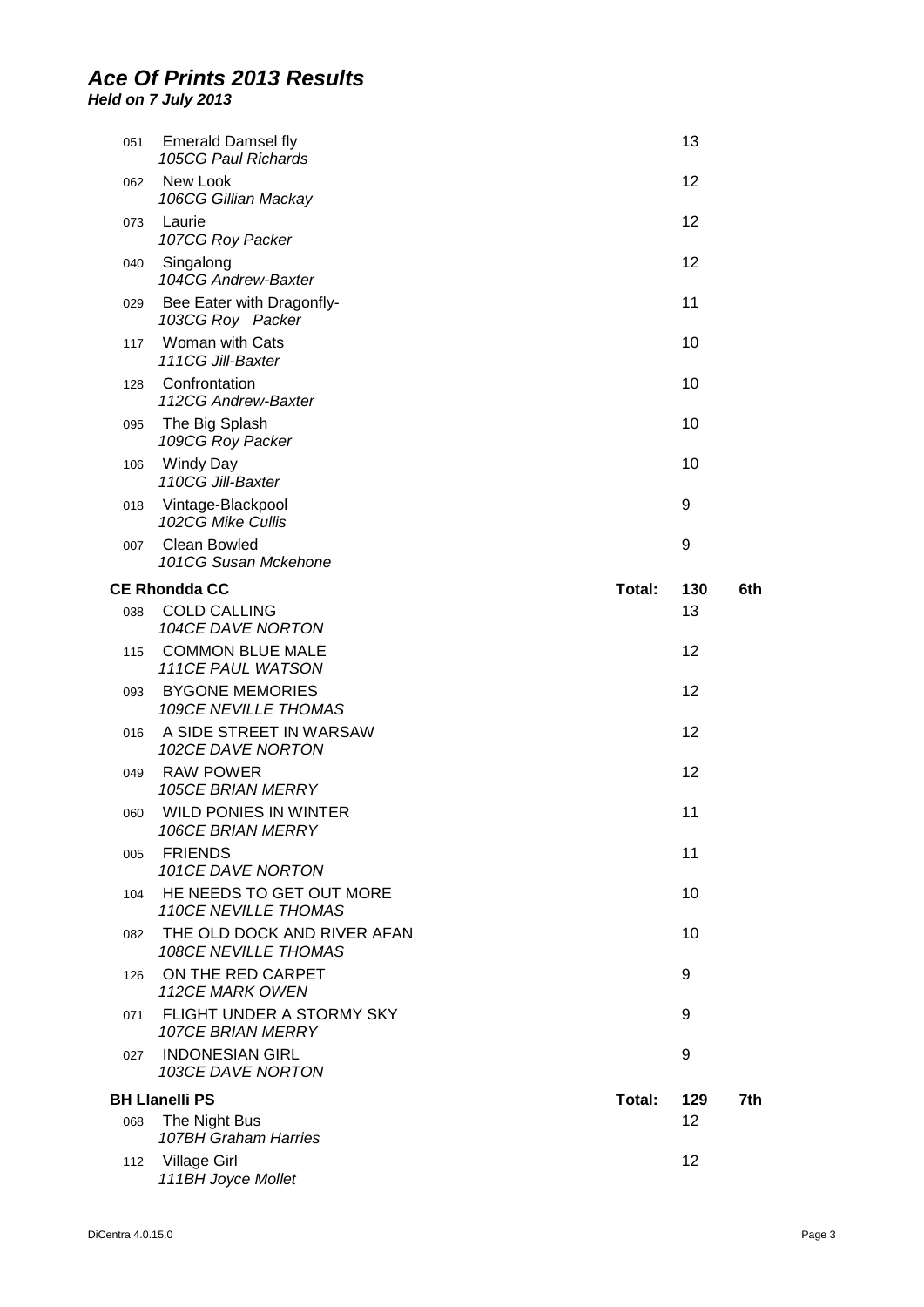| 046               | Holy Island<br>105BH Clive Martin                 |        | 12  |     |
|-------------------|---------------------------------------------------|--------|-----|-----|
| 057               | Village Matron, Ethiopia<br>106BH Peter Francis   |        | 12  |     |
| 101               | <b>Material Girl</b><br>110BH Steve Milton        |        | 11  |     |
| 079               | <b>Misty Morning</b><br>108BH Arthur Mallett      |        | 11  |     |
| 123               | The Amazing Mr Calford<br>112BH Graham Harries    |        | 10  |     |
| 035               | Captured by Her Eyes<br>104BH Joyce Mollet        |        | 10  |     |
| 013               | All That Jazz<br>102BH Jo Seaward                 |        | 10  |     |
| 002               | Shepherd in Rajasthan<br>101BH Joyce Mollet       |        | 10  |     |
| 090               | <b>Tahar Egyptian Welder</b><br>109BH David Rees  |        | 10  |     |
| 024               | Blue, Green & Yellow<br>103BH Clive Martin        |        | 9   |     |
|                   | <b>AM Bridgend CC</b>                             | Total: | 127 | 8th |
| 122               | Hawk owl hunting over snow<br>112AM Jenny Hibbert |        | 13  |     |
| 078               | Wast water<br>108AM Tim Woods                     |        | 12  |     |
| 056               | Derelict nursing home<br>106AM Gareth Martin      |        | 12  |     |
| 089               | Cyclist by Berlin wall 1050<br>109AM Geoff Poole  |        | 11  |     |
| 034               | Inquisative squirrel<br>104AM Jenny Hibbert       |        | 10  |     |
| 067               | Hoodie<br>107AM Brian coleman                     |        | 10  |     |
| 045               | Alien view<br>105AM Brian Coleman                 |        | 10  |     |
| 111               | Hands<br>111AM Gareth Martin                      |        | 10  |     |
| 012               | Seaside impressions<br>102AM Brian Coleman        |        | 10  |     |
| 023               | Ospreys v Tigers<br>103AM Dennis Clark            |        | 10  |     |
| 100               | Kawasaki ZX6R 1400<br>110AM Vikki Baines          |        | 10  |     |
| 001               | Conspiracy of ravens<br>101AM Jenny Hibbert       |        | 9   |     |
| <b>CH Vale PC</b> |                                                   | Total: | 126 | 9th |
| 107               | <b>Bath Night</b><br>110CH CawleyJ                |        | 14  |     |
| 063               | <b>Winter Woollies</b><br>106CH IsmailM           |        | 12  |     |
| 041               | Possession is All<br>104CH DaviesM                |        | 12  |     |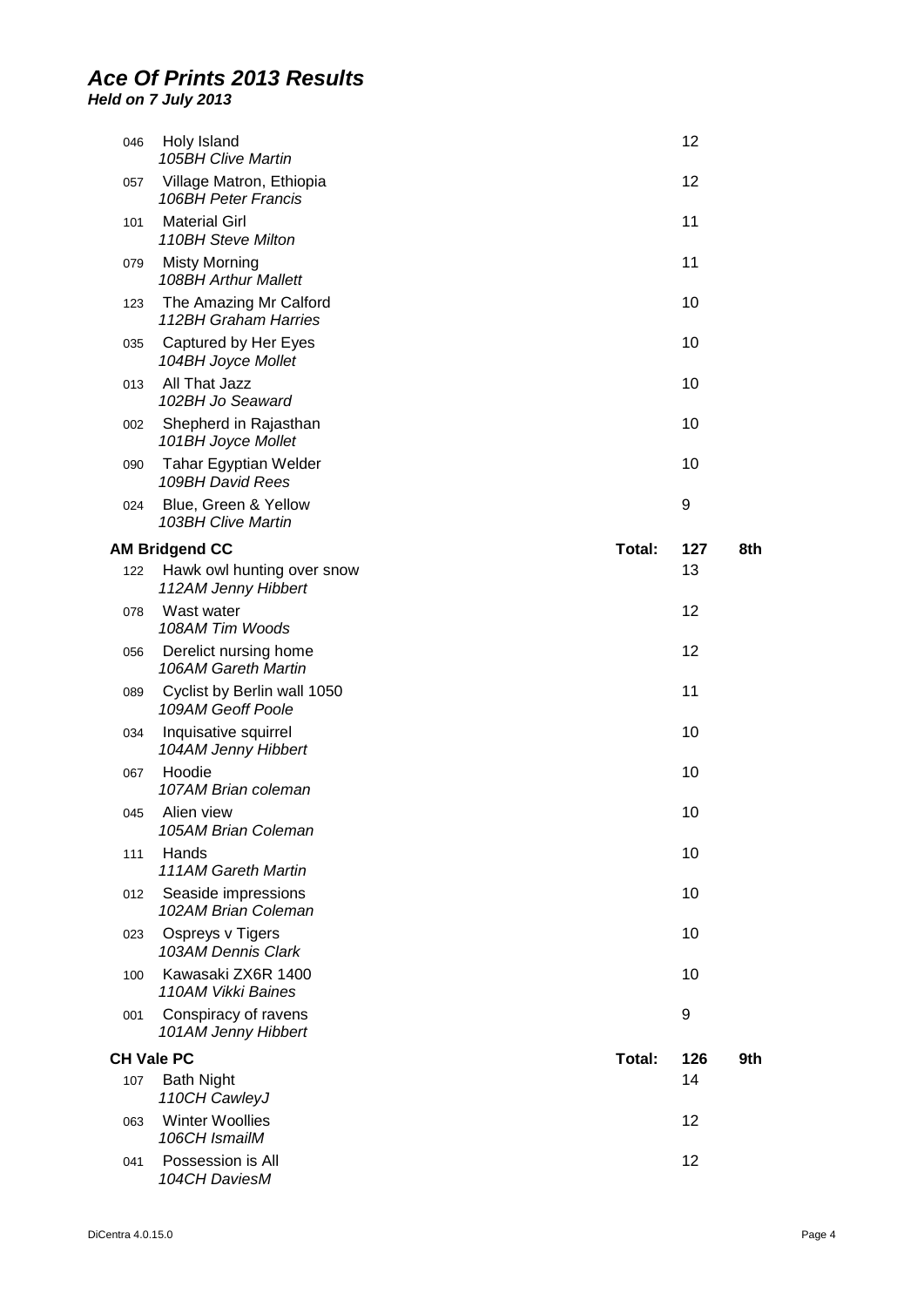| 118 | <b>Lighting Up Time</b><br>111CH BakerM          |        | 11  |      |
|-----|--------------------------------------------------|--------|-----|------|
| 074 | Olivia<br>107CH JonesC                           |        | 11  |      |
| 096 | King Penguins, Falklands<br>109CH JonesGlyn      |        | 10  |      |
| 052 | School's Out<br>105CH ThorntonN                  |        | 10  |      |
| 030 | Double Header<br>103CH HarbourG                  |        | 10  |      |
| 085 | Early One Morning<br>108CH CloutmanE             |        | 10  |      |
| 129 | <b>Roaring Twenties</b><br>112CH VerrinderT      |        | 9   |      |
| 008 | Santa has left the Building<br>101CH RayP        |        | 9   |      |
| 019 | By the Lake<br>102CH ThorntonN                   |        | 8   |      |
|     | <b>CP Western Valley CC</b>                      | Total: | 122 | 10th |
| 131 | <b>Fruit Salad</b><br>112CP J Cooke              |        | 13  |      |
| 098 | The Lone Violinist<br>109CP J Cooke              |        | 11  |      |
| 032 | Catching The Wave<br>103CP J Cooke               |        | 11  |      |
| 010 | <b>Trees in Snow</b><br>101CP A Lloyd            |        | 11  |      |
| 109 | 26 Weeks<br>110CP J Cooke                        |        | 10  |      |
| 120 | Red Kite Feeding in Flight<br>111CP A Lloyd      |        | 10  |      |
| 065 | <b>Cigarettes and Bicycles</b><br>106CP C Powell |        | 10  |      |
| 076 | Aspirations<br>107CP A Webster                   |        | 10  |      |
| 087 | The Old Mill<br>108CP C Powell                   |        | 9   |      |
| 043 | Doolough Eire<br>104CP V Penticost               |        | 9   |      |
| 021 | Nutcracker<br>102CP A Webster                    |        | 9   |      |
| 054 | All Lined Up and Nowhere To Go<br>105CP G Wells  |        | 9   |      |
|     | <b>BV Newport CC</b>                             | Total: | 117 | 11th |
| 124 | <b>Facial Beads</b><br>112BV Eric Williams       |        | 11  |      |
| 058 | St Ives Boat<br>106BV Brian Haggerty             |        | 11  |      |
| 080 | Dogs Love Water<br>108BV Eric Williams           |        | 10  |      |
| 102 | Last Drag of the Day<br>110BV Eric Williams      |        | 10  |      |